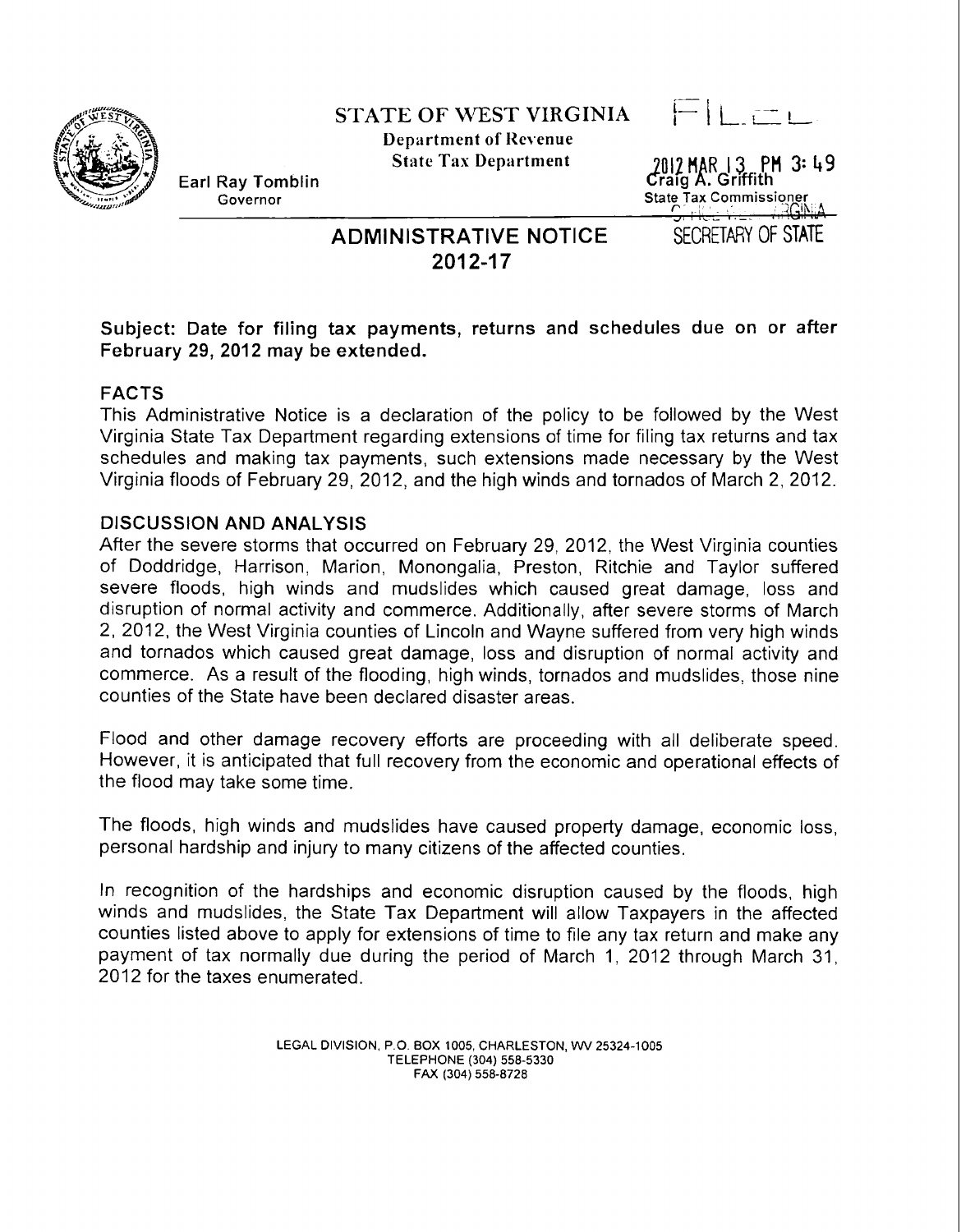#### ADMINISTRATIVE NOTICE 2012-17

### POLICY STATEMENT

The State Tax Department is extending deadlines to file and deadlines to pay employer withholdings of personal income tax, corporation net income tax, business franchise tax and estimated payments for the enumerated taxes, that have either an original or extended due date occurring on or after March 1, 2012, and on or before March 31, 2012.

For all other Taxpayers outside the designated area, tax filing deadlines remain as previously scheduled.

This notice is effective only for the above enumerated taxes. This notice is not effective for the West Virginia workers' compensation tax, the West Virginia employment security tax. municipal license taxes or fees, local fire fees, municipal fire fees, municipal business and occupation tax, or any other tax or fee not specifically enumerated above.

#### APPLICATION OF THIS ADMINISTRATIVE NOTICE

#### Proof of residence or location

The extensions of time allowable under this Administrative Notice apply only to persons and businesses located in one or more of the seven counties enumerated above. While it is not necessary to submit the required proof, as indicated below, at the time the tax returns are filed, the proof is required to be available during the time the returns are subject to audit by the State Tax Department.

For individuals -- In order for individuals to qualify for the extensions of time allowable under this Administrative Notice for any of the above enumerated taxes, it is necessary that such persons prove that their place of residence is in one of the above enumerated counties. This may be accomplished by use of utility bills containing the individuals name and address.

For individuals employed bv a business approved for an extension -- Tax return filing and payment extensions for the West Virginia personal income tax will be allowable to persons who can prove that, even though they are not residents of one of the above enumerated counties, they are employed by a business located in one or more of the above enumerated counties. This may be accomplished by use of an affidavit, paycheck stub, or other documentation that establishes the necessary proof.

For businesses -- In order for any Taxpayer business to qualify for an extension of time pursuant to the terms of this Administrative Notice, it is necessary for such business to prove that it has a facility or business operation located in one or more of the above enumerated counties, and that it subject to the Internal Revenue Service extension. Additionally, the business must have a Business Registration Certificate for the location for which the extension of time to file is requested.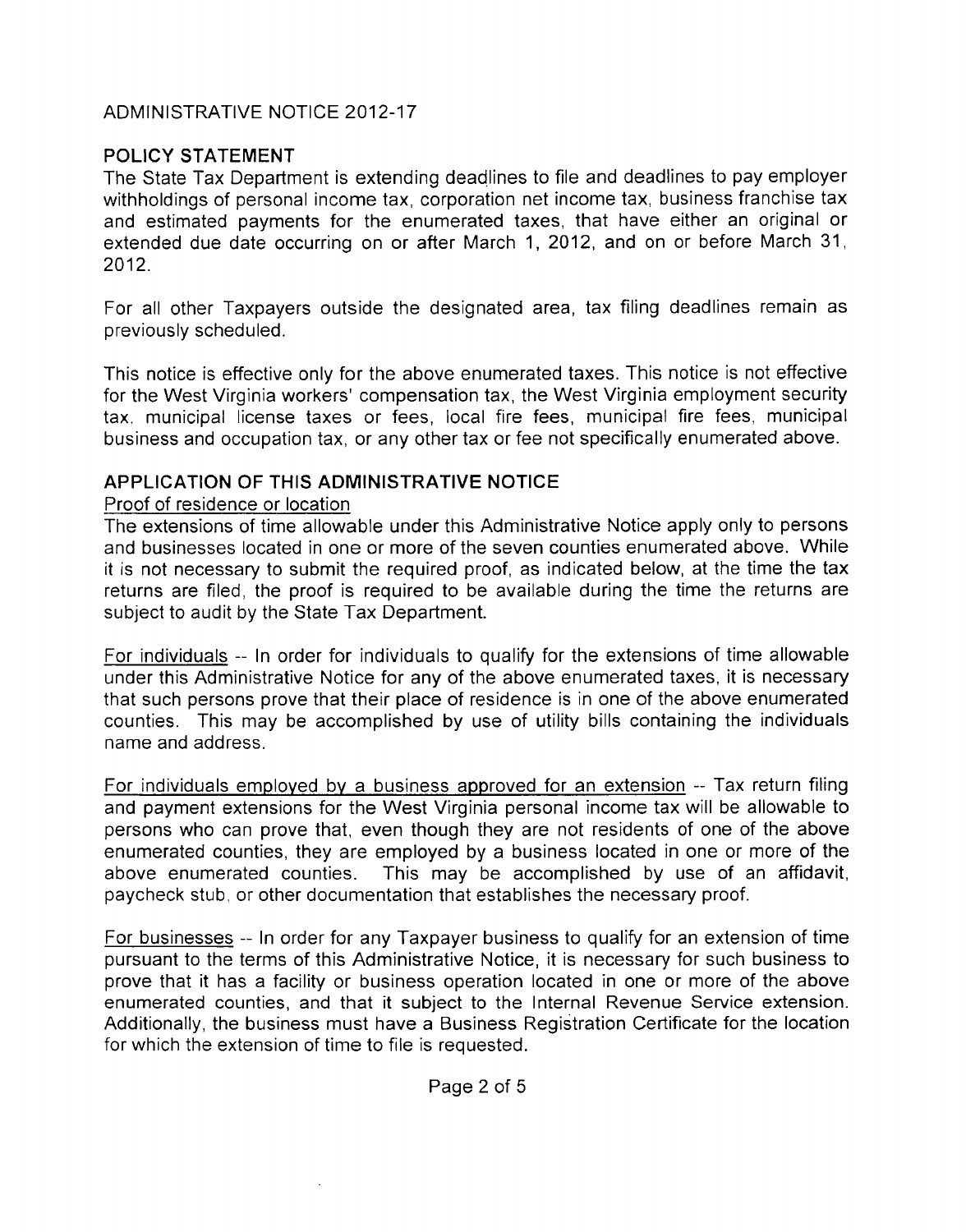## ADMINISTRATIVE NOTICE 2012-17

## For businesses or individuals subiect to payment plans

For individuals -- In order for any individual to qualify for extensions of time under this Administrative Notice who is currently subject to or participating in a payment plan prescribed by the West Virginia State Tax Department Compliance Division, it will be necessary for the Taxpayer to prove residence in one of the above enumerated counties. This may be accomplished by use of utility bills containing the individuals name and address.

For individuals employed bv a business approved for an extension -- An individual Taxpayer subject to or participating in a payment plan prescribed by the State Tax Department Compliance Division may qualify for an extension of time pursuant to the terms of this Administrative Notice if such individual can demonstrate by documented proof that, even though the individual is not a resident of one of the above enumerated counties, the individual is employed by a business located in one or more of the above enumerated counties. This may be accomplished by use of an affidavit, paycheck stub, or other documentation that establishes the necessary proof.

For businesses -- In order for any business that is currently subject to or participating in a payment plan prescribed by the West Virginia State Tax Department Compliance Division to qualify for an extension of time pursuant to the terms of this Administrative Notice, it will be necessary for such business to prove that the business is located in or has a facility or operations in one of the above enumerated counties, and that it subject to the Internal Revenue Service extension. Additionally, the business must have a Business Registration Certificate for the location for which the extension of time to file is requested.

## How to apply for extension

Deadline for filing application for extension -- Any person or business that meets the criteria for extension under this Administrative Notice may apply for an extension of time by writing "Federal Disaster Extension" on the top of the first page of the return.

### No extension of time will be accepted under this Administrative Notice after April 30.  $2012.$

Extensions of time are not available pursuant to this Administrative Notice to persons or businesses located in any other county or counties of West Virginia or any other place.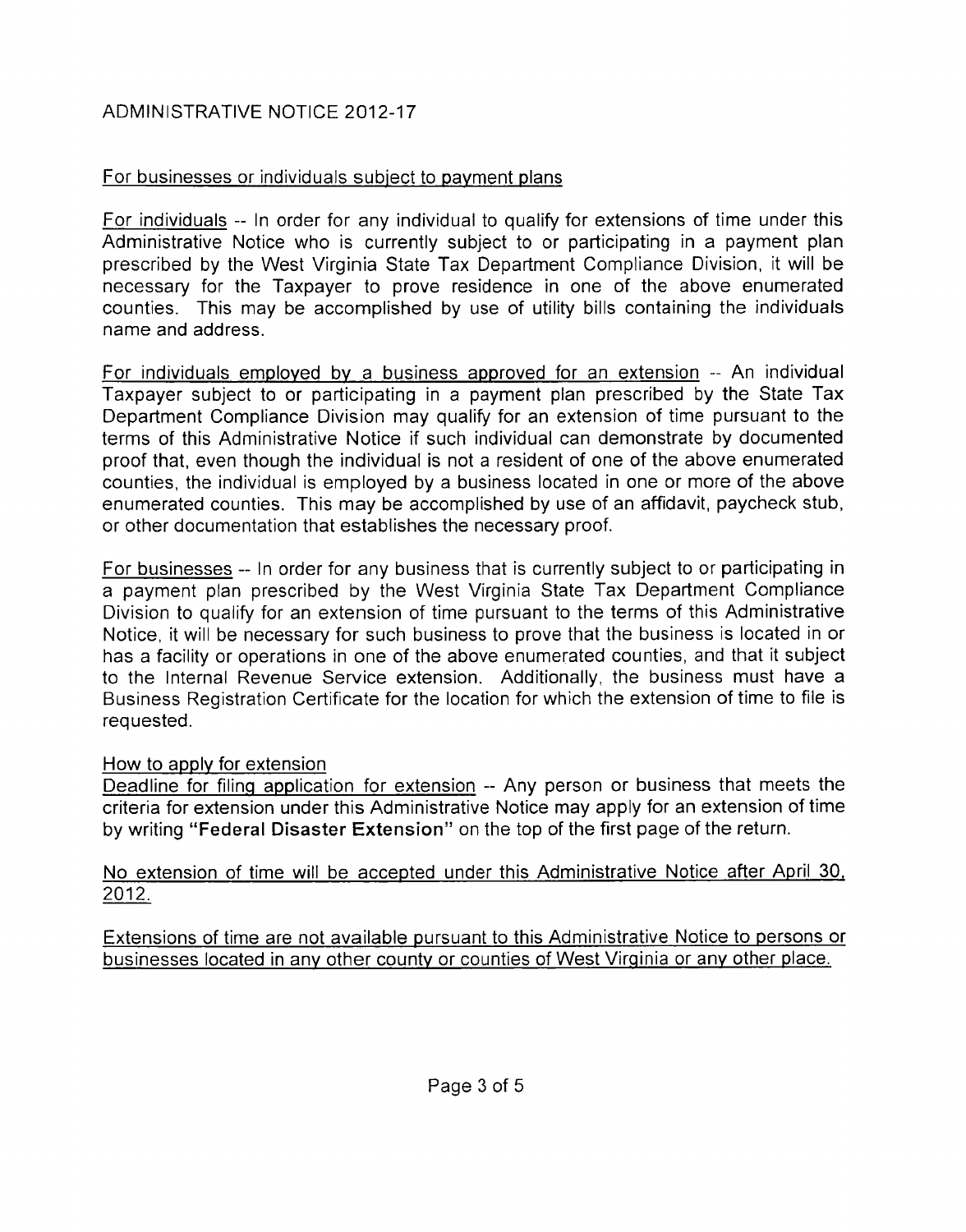### ADMINISTRATIVE NOTICE 2012-17

### TAX DEPARTMENT REGIONAL OFFICES AND SATELLITE OFFICES

Charleston Regional Office 1001 Lee Street, East Charleston, WV 25301 Telephone: (304) 558-8773

Beckley Regional Office 407 Neville Street, Suite 109 Beckley, WV 25801 Telephone: (304) 256-6870

Princeton Satellite Office 1422 Main Street Shaffer Griffith Building Princeton, WV 24740 Telephone:(304)425-5448

Lewisburg Satellite Office 103 Court Street Yarid Building Lewisburg, WV 24901 Telephone: (304) 647-741 9

Huntington Regional Office 1037 6th Avenue Huntington, WV 25701 Telephone: (304) 528-5565

Logan Satellite Office 203 112 Dingess Street Logan. WV 25601 Telephone: (304) 792-701 8

Parkersburg Regional Office State Office Building 400 5th Street Parkersburg, WV 26101 Telephone: (304) 420-4573